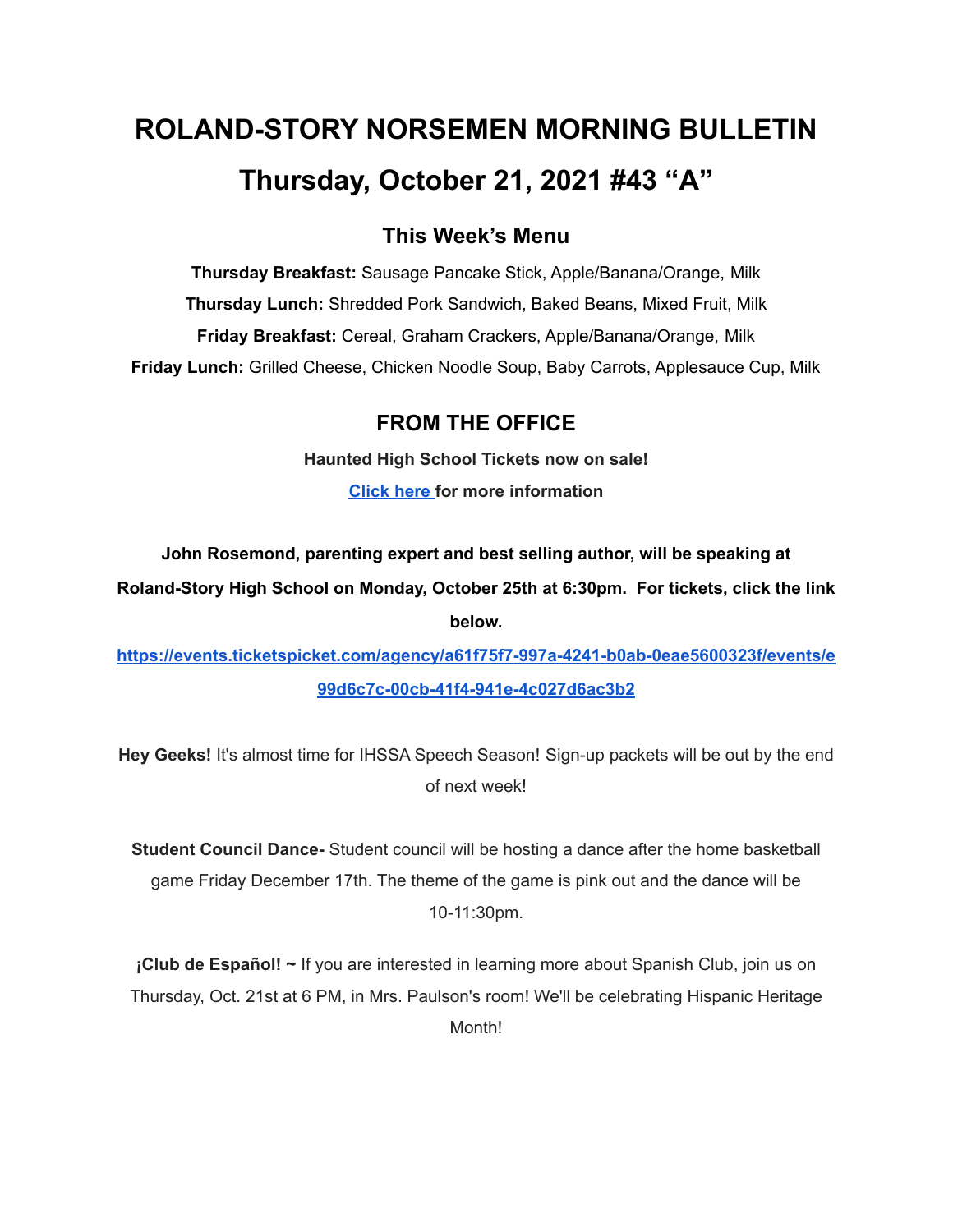**Annual Norsemen Baseball Fan Cloth fundraiser is now live.** There are multiple non-sport specific items available for youth to adults. Items will arrive prior to Christmas break, and make for great gift ideas. All orders are done online, and shipped directly to your home. Be sure to utilize the size chart provided on the Fan Cloth website. Link to online store is [fancloth.shop/NLZVR](http://fancloth.shop/NLZVR). To give order credit to a member of the Norsemen baseball team just put in their name at checkout. Deadline for orders will be midnight 11/5. Contact Coach Hill, chill@roland-story.k12.ia.us, with any questions you may have regarding the order.

#### **Attendance Reminders:**

- **1.** Please notify the office in advance of any appointments.
- 2. Parents must call, email or send a note to excuse any absence.
- 3. Students must check out in the office before leaving the building. Parents do not need to come in the office to sign a student out.
- 4. If a student is leaving in the middle of a class they need a blue sheet from the office to be able to leave.
	- 5. When sending attendance emails please use [hsattendance@roland-story.k12.ia.us](mailto:hsattendance@roland-story.k12.ia.us)



#### **[COUNSELOR](https://docs.google.com/document/d/1vmwczNPbDzXe9vFaG5LJMQ7NYDv-i4oQJHybqA65TUc/edit?usp=sharing) FOLDER (9-12)-Click here**

**HUMAN TRAFFICKING** A presentation on this subject will be held *Thursday, October 21st,* at RSHS. RS students and parents are invited to attend. This is a free presentation so invite others if you wish. Please see the [attached](https://drive.google.com/file/d/1yauLbYbFOUL1W6YeHUsplVp9VT4j6PbF/view?usp=sharing) flyer.

**Parents and Students, check out the list of DMACC Career Days: [Click](https://www.dmacc.edu/careerdiscovery/Pages/careerdiscovery.aspx) here** 

**DMACC Semester 2 online classes now available.** You MUST be proficient in the areas of math, science, and language arts. The scores are based on your 2020-2021 ISASP assessments. Click here and read the [directions!](https://docs.google.com/document/d/1DwEmgrLuBDkU4bqokTEqzimj1v3EFqhLcx5OUZTQjsg/edit?usp=sharing) :)